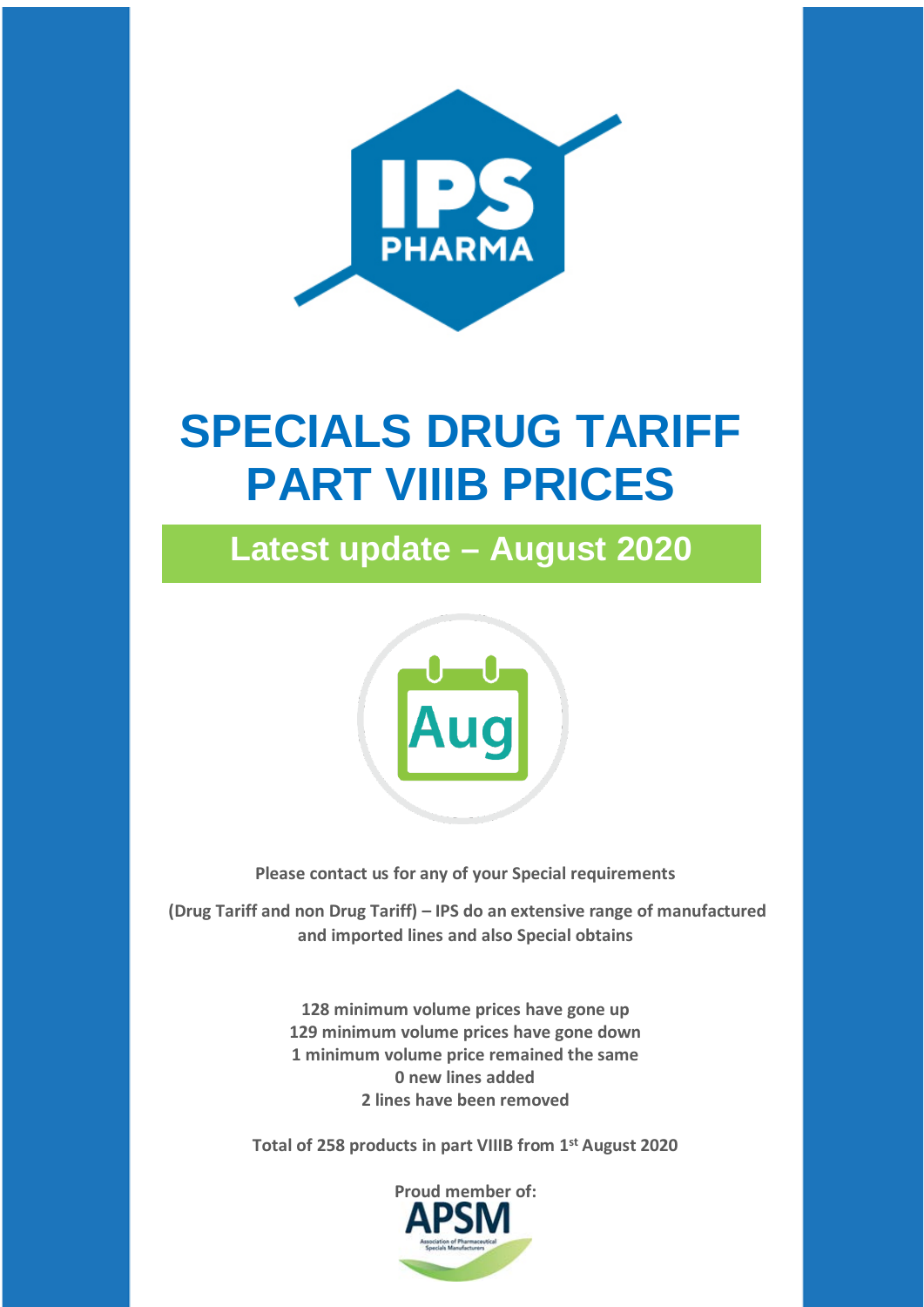

Increase in price or volume

Decrease in price or volume

New products in Part VIIIB

| <b>Product</b>                                                       | <b>Formulations covered by</b><br>tariff | <b>Minimum</b><br>volume | <b>Price for</b><br>minimum |            | <b>Price for each</b><br>extra $ml/g$ |            |
|----------------------------------------------------------------------|------------------------------------------|--------------------------|-----------------------------|------------|---------------------------------------|------------|
|                                                                      |                                          |                          |                             | volume (p) |                                       | above      |
|                                                                      |                                          |                          |                             |            |                                       | minimum    |
|                                                                      |                                          |                          |                             |            |                                       | volume (p) |
| Acetazolamide 250mg/5ml oral suspension                              | STD, SF, LF, CF, NSF, AF, FF             | 100ml                    | £                           | 25.14      | £                                     | 0.01       |
| Acitretin 5mg/5ml oral suspension                                    | STD, SF, LF, FF, AF                      | 60ml                     | $\mathbf f$                 | 61.45      | $\bar{\text{f}}$                      | 0.48       |
| Allopurinol 100mg/5ml oral suspension                                | STD, SF, LF, CF, NSF, AF, FF             | 150ml                    | $\mathbf f$                 | 22.77      | £                                     | 0.01       |
| Allopurinol 300mg/5ml oral suspension                                | STD, SF, LF, CF, NSF, AF, FF             | 100ml                    | £                           | 26.80      | $\pmb{\mathsf{E}}$                    | 0.21       |
| Amiodarone 100mg/5ml oral suspension                                 | STD, SF, LF, CF, NSF, AF, FF             | 100ml                    | £                           | 107.78     | $\pmb{\mathsf{f}}$                    | 0.21       |
| Amiodarone 50mg/5ml oral suspension                                  | STD, SF, LF, CF, NSF, AF, FF             | 100ml                    | $\pmb{\mathsf{f}}$          | 72.88      | £                                     | 0.01       |
| Antacid and Oxetacaine oral suspension                               | STD, SF, LF, CF, NSF, AF, FF             | 150ml                    | $\pmb{\mathsf{f}}$          | 19.15      | £                                     | 0.16       |
| Arginine 2g/5ml oral solution                                        | STD, SF, CF, NSF, AF, FF, LF             | 250ml                    | £                           | 10.44      | $\pmb{\mathsf{f}}$                    | 0.38       |
| Arginine 500mg/5ml oral solution                                     | STD, SF, LF, CF, NSF, AF, FF             | 200ml                    | £                           | 54.23      | $\pmb{\mathsf{f}}$                    | 0.05       |
| Atorvastatin 20mg/5ml oral suspension                                | STD, SF, NSF, AF, FF, CF, LF             | 100ml                    | £                           | 36.62      | £                                     | 0.07       |
| Atropine 500micrograms/5ml oral solution                             | STD, SF, LF, CF                          | 100ml                    | £                           | 240.02     | £                                     | 0.12       |
| Azathioprine 100mg/5ml oral suspension                               | STD, SF, LF, CF, NSF, AF                 | 100ml                    | £                           | 69.81      | $\overline{\mathrm{f}}$               | 0.04       |
| Azathioprine 20mg/5ml oral suspension                                | STD, SF, LF, CF, AF, FF                  | 100ml                    | £                           | 83.81      | £                                     | 0.16       |
| Azathioprine 25mg/5ml oral suspension                                | STD, SF, LF, CF, NSF, AF, FF             | 150ml                    | £                           | 84.95      | £                                     | 0.56       |
| Azathioprine 50mg/5ml oral suspension                                | STD, SF, LF, CF, NSF, AF, FF             | 100ml                    | £                           | 29.50      | £                                     | 0.02       |
| Bendroflumethiazide 2.5mg/5ml oral suspension                        | STD, SF, LF, CF, NSF, AF, FF             | 150ml                    | £                           | 28.06      | $\pmb{\mathsf{f}}$                    | 0.01       |
| Betahistine 8mg/5ml oral suspension                                  | STD, SF, LF, CF, NSF, AF, FF             | 200ml                    | $\pmb{\mathsf{f}}$          | 95.26      | $\pmb{\mathsf{f}}$                    | 0.01       |
| Betamethasone valerate 0.1% ointment 50% in                          | <b>STD</b>                               | 30 <sub>g</sub>          | £                           | 183.54     | $\pmb{\mathsf{f}}$                    | 0.01       |
| Unguentum M cream                                                    |                                          |                          |                             |            |                                       |            |
| Bisacodyl 10mg/30ml enema                                            | <b>STD</b>                               | 37ml                     | $\mathbf f$                 | 28.11      | £                                     |            |
| Bisacodyl 2.5mg/5ml oral suspension                                  | STD, SF, LF, AF, FF                      | 100ml                    | $\pmb{\mathsf{f}}$          | 56.59      | £                                     | 0.01       |
| Bisacodyl 2.74mg/ml rectal solution                                  | STD, LF, CF, AF, FF, PF, SF              | 200ml                    | £                           | 16.52      | $\pmb{\mathrm{f}}$                    | 0.02       |
| Bisoprolol 1.25mg/5ml oral solution                                  | STD, SF, LF, FF, AF, CF                  | 100ml                    | £                           | 63.17      | $\pmb{\mathsf{f}}$                    | 0.14       |
| Bisoprolol 1.25mg/5ml oral suspension                                | STD, SF, LF, CF, NSF, AF, FF             | 100ml                    | £                           | 61.91      | £                                     | 0.09       |
| Bisoprolol 2.5mg/5ml oral solution                                   | STD, SF, LF, CF, AF, FF, NSF             | 150ml                    | £                           | 15.49      | $\pmb{\mathsf{f}}$                    | 0.05       |
| Bisoprolol 2.5mg/5ml oral suspension                                 | STD, SF, LF, NSF, AF, CF, FF             | 100ml                    | $\pmb{\mathsf{f}}$          | 72.14      | $\pmb{\mathsf{f}}$                    | 0.01       |
| Bisoprolol 5mg/5ml oral solution                                     | STD, SF, LF, AF, CF, FF                  | 150ml                    | £                           | 34.42      | £                                     | 0.08       |
| Bisoprolol 5mg/5ml oral suspension                                   | STD, SF, LF, NSF, AF                     | 100ml                    | $\pmb{\mathsf{f}}$          | 29.68      | £                                     | 0.10       |
| Calcium carbonate 500mg/5ml oral suspension                          | STD, SF, LF, CF, NSF, AF, FF             | 100ml                    | £                           | 21.09      | $\pmb{\mathsf{f}}$                    | 0.05       |
| Calcium carbonate 600mg/5ml oral suspension                          | STD, SF, LF, CF, NSF, FF, AF             | 150ml                    | $\mathbf f$                 | 42.25      | $\pmb{\mathsf{f}}$                    | 0.10       |
| Carbimazole 10mg/5ml oral suspension                                 | STD, SF, LF, CF, NSF, AF, FF             | 150ml                    | $\pmb{\mathsf{f}}$          | 100.48     | $\pmb{\mathsf{f}}$                    | 0.01       |
| Carvedilol 5mg/5ml oral suspension                                   | STD, SF, LF, CF, NSF, AF                 | 100ml                    | $\mathbf{f}$                | 58.59      | £                                     | 0.01       |
| Chloral hydrate 1g/5ml oral solution                                 | STD, SF, LF, CF, NSF, FF, AF             | 100ml                    | £                           | 89.79      | £                                     | 0.20       |
| Chloral hydrate 500mg/5ml oral solution                              | STD, SF, CF, NSF, FF, AF, LF,            | 100ml                    | £                           | 13.51      | $\pmb{\mathsf{f}}$                    | 0.03       |
|                                                                      | PF                                       |                          |                             |            |                                       |            |
| Chlorothiazide 150mg/5ml oral suspension                             | STD, SF, LF, CF, NSF, AF                 | 100ml                    | $\pmb{\mathsf{f}}$          | 62.94      | $\pmb{\mathsf{f}}$                    | 0.01       |
| Chlorothiazide 200mg/5ml oral suspension                             | AF, LF, SF, STD                          | 150ml                    | $\pmb{\mathsf{f}}$          | 98.52      | £                                     | 0.66       |
| Chlorothiazide 250mg/5ml oral suspension                             | STD, SF, LF, CF, NSF, FF, AF             | 50ml                     | £                           | 29.51      | $\pmb{\mathrm{f}}$                    | 0.06       |
| Chlorothiazide 25mg/5ml oral suspension                              | STD, SF, LF, AF                          | 100ml                    | £                           | 108.23     | $\mathbf{f}$                          | 0.01       |
| Ciclosporin 0.05% eye drops 0.4ml unit dose                          | PF                                       | 0.4ml                    | $\pmb{\mathsf{f}}$          | 7.69       | $\pmb{\mathsf{f}}$                    | 7.69       |
| preservative free<br>Ciclosporin 0.2% eye ointment preservative free | PF, STD                                  |                          | $\pmb{\mathsf{f}}$          | 50.07      | ${\bf f}$                             |            |
|                                                                      |                                          | 3.5g                     |                             |            |                                       |            |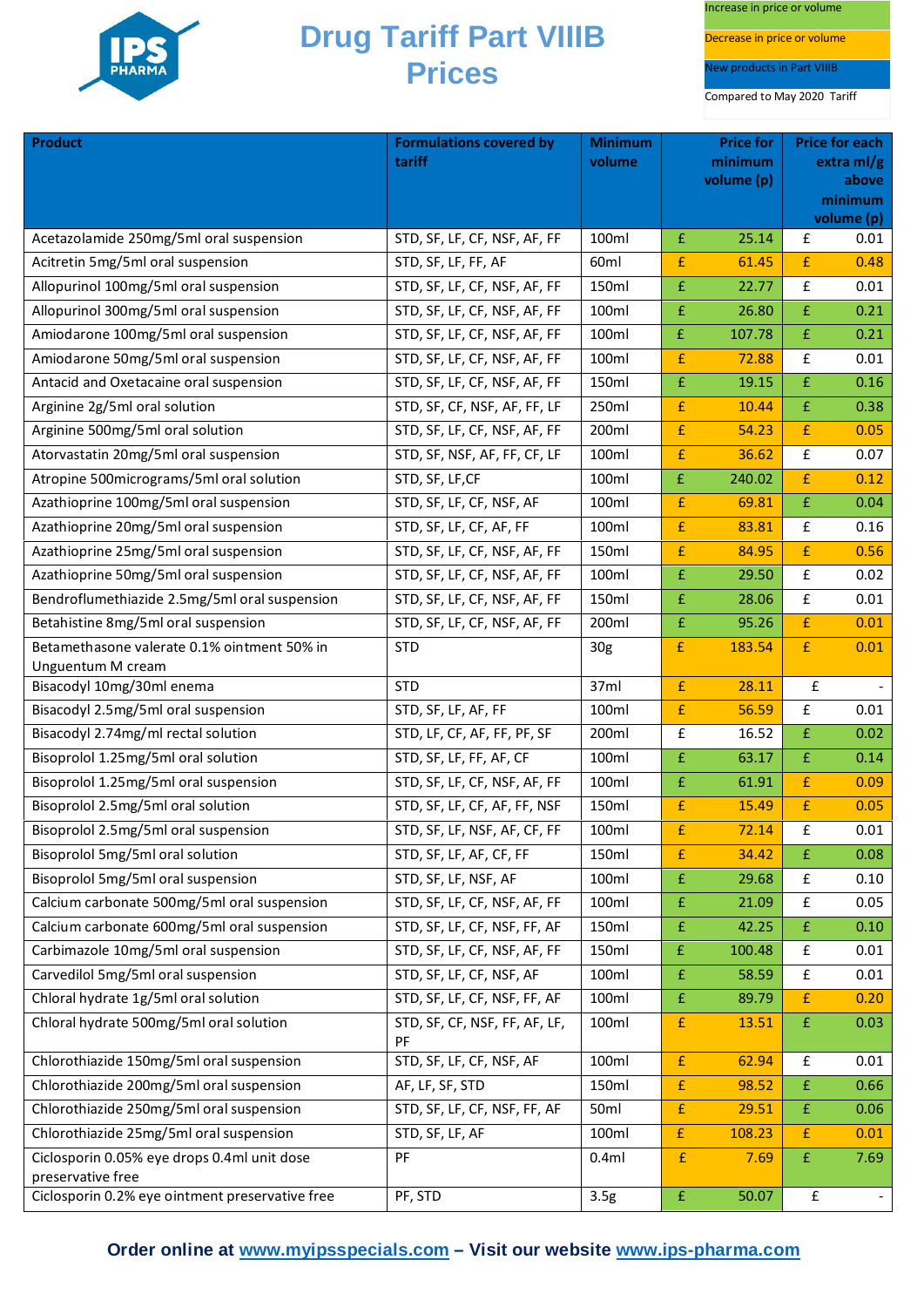

Increase in price or volume

Decrease in price or volume

New products in Part VIIIB

Compared to May 2020 Tariff

| <b>Product</b>                                                    | <b>Formulations covered by</b><br>tariff             | <b>Minimum</b><br>volume |                    | <b>Price for</b><br>minimum |                    | <b>Price for each</b><br>extra $ml/g$ |
|-------------------------------------------------------------------|------------------------------------------------------|--------------------------|--------------------|-----------------------------|--------------------|---------------------------------------|
|                                                                   |                                                      |                          |                    | volume (p)                  |                    | above                                 |
|                                                                   |                                                      |                          |                    |                             |                    | minimum                               |
| Clindamycin 75mg/5ml oral suspension                              |                                                      | 100ml                    | £                  | 44.66                       | £                  | volume (p)<br>0.01                    |
| Clomipramine 50mg/5ml oral suspension                             | STD, SF, LF, CF, NSF, AF, FF<br>STD, SF, CF, NSF, AF | 100ml                    | £                  | 242.42                      | £                  | 0.01                                  |
| Clonazepam 2.5mg/ml drops                                         |                                                      |                          |                    |                             | £                  | 0.55                                  |
|                                                                   | STD, SF, CF                                          | 10ml                     | £                  | 18.66                       | $\pmb{\mathsf{E}}$ |                                       |
| Clopidogrel 1mg/1ml oral suspension                               | STD, SF, LF, CF, NSF, AF                             | 100ml                    | £                  | 46.98                       |                    | 0.02                                  |
| Clopidogrel 75mg/5ml oral solution                                | STD, SF, LF, CF, AF, NSF                             | 150ml                    | £                  | 42.08                       | £                  | 0.25                                  |
| Clopidogrel 75mg/5ml oral suspension                              | STD, SF, NSF, AF, FF, CF, LF                         | 100ml                    | £                  | 52.06                       | £                  | 0.17                                  |
| Coal tar 10% ointment                                             | All bases, STD                                       | 100 <sub>g</sub>         | £                  | 92.05                       | £                  | 0.01                                  |
| Coal tar 5% ointment                                              | All bases, STD                                       | 100 <sub>g</sub>         | $\pmb{\mathsf{f}}$ | 121.09                      | £                  | 0.64                                  |
| Coal tar and Salicylic acid ointment BP                           | STD, All bases                                       | 100g                     | £                  | 36.75                       | £                  | 0.01                                  |
| Coal tar solution 5% in Betamethasone valerate<br>0.025% ointment | <b>STD</b>                                           | 100 <sub>g</sub>         | $\pmb{\mathsf{f}}$ | 120.51                      | $\pmb{\mathsf{f}}$ | 0.34                                  |
| Coal tar solution 6% / Salicylic acid 2% in ointment              | STD, All bases, PF                                   | 100 <sub>g</sub>         | £                  | 63.79                       | £                  | 0.02                                  |
| Co-careldopa 12.5mg/50mg/5ml oral suspension                      | STD, SF, LF, CF, NSF, AF, FF                         | 100ml                    | £                  | 42.47                       | £                  | 0.23                                  |
| Co-careldopa 25mg/100mg/5ml oral suspension                       | STD, SF, LF, CF, NSF, AF                             | 100ml                    | £                  | 28.98                       | £                  | 0.03                                  |
| Coconut oil 25% ointment                                          | <b>STD</b>                                           | 100g                     | £                  | 47.44                       | £                  | 0.02                                  |
| Co-dydramol 10mg/500mg/5ml oral suspension                        | STD, SF, LF, CF, NSF, FF, AF                         | 150ml                    | $\pmb{\mathsf{f}}$ | 10.48                       | £                  | 0.02                                  |
| Colecalciferol 10,000units/5ml oral solution                      | STD, SF, LF, AF, FF                                  | 20ml                     | £                  | 94.30                       | £                  | 0.09                                  |
| Colecalciferol 20,000units/ml oral solution                       | STD, SF, LF, CF, NSF                                 | 30ml                     | $\pmb{\mathsf{f}}$ | 168.88                      | $\pmb{\mathsf{f}}$ | 0.03                                  |
| Colecalciferol 5,000units/5ml oral solution                       | STD, SF, LF, AF, FF                                  | 20ml                     | £                  | 45.66                       | £                  | 0.02                                  |
| Cyclizine 50mg/5ml oral suspension                                | STD, NSF, AF                                         | 100ml                    | £                  | 37.50                       | £                  | 0.10                                  |
| Dantrolene 100mg/5ml oral suspension                              | STD, SF, LF, CF, NSF, AF, FF                         | 100ml                    | £                  | 12.87                       | £                  | 0.03                                  |
| Dantrolene 10mg/5ml oral suspension                               | STD, SF, LF, CF, NSF, AF, FF                         | 100ml                    | $\pmb{\mathsf{f}}$ | 116.66                      | £                  | 0.01                                  |
| Dantrolene 25mg/5ml oral suspension                               | STD, SF, LF, NSF, FF, AF                             | 100ml                    | £                  | 26.26                       | £                  | 0.01                                  |
| Diazoxide 250mg/5ml oral suspension                               | STD, SF, LF, CF, NSF, FF, AF                         | 30ml                     | £                  | 48.20                       | £                  | 0.01                                  |
| Diazoxide 50mg/5ml oral suspension                                | STD, SF, LF, CF, NSF, FF, AF                         | 100ml                    | £                  | 60.03                       | £                  | 0.60                                  |
| Diclofenac 50mg/5ml oral suspension                               | STD, SF, LF, AF, FF                                  | 150ml                    | £                  | 84.22                       | £                  | 0.01                                  |
| Diltiazem 2% cream                                                | <b>STD</b>                                           | 30 <sub>g</sub>          | £                  | 16.35                       | $\mathbf{f}$       | 0.26                                  |
| Diltiazem 2% ointment                                             | <b>STD</b>                                           | 30 <sub>g</sub>          | £                  | 11.77                       | $\pmb{\mathsf{f}}$ | 0.01                                  |
| Diltiazem 60mg/5ml oral suspension                                | STD, SF, NSF, AF                                     | 100ml                    | £                  | 15.28                       | £                  | 0.14                                  |
| Dosulepin 25mg/5ml oral solution                                  | STD, SF, LF, CF, FF, AF                              | 500ml                    | £                  | 65.56                       | £                  | 0.02                                  |
| Dosulepin 75mg/5ml oral solution                                  | STD, SF, LF, CF, FF, AF                              | 150ml                    | £                  | 74.15                       | £                  | 0.02                                  |
| Doxazosin 1mg/5ml oral solution                                   | STD, SF, LF, CF, AF, NSF                             | 150ml                    | £                  | 61.79                       | £                  | 0.41                                  |
| Doxazosin 1mg/5ml oral suspension                                 | STD, SF, LF, CF, NSF                                 | 100ml                    | $\mathbf{f}$       | 124.68                      | £                  | 0.01                                  |
| Doxazosin 4mg/5ml oral solution                                   | STD, SF, LF, CF, AF, NSF                             | 150ml                    | £                  | 65.03                       | £                  | 0.44                                  |
| Doxazosin 4mg/5ml oral suspension                                 | STD, SF, NSF                                         | 150ml                    | £                  | 79.47                       | £                  | 0.18                                  |
| Enalapril 1.25mg/5ml oral suspension                              | STD, SF, AF, CF, FF, LF                              | 150ml                    | £                  | 60.79                       | £                  | 0.01                                  |
| Enalapril 10mg/5ml oral suspension                                | STD, SF, AF, FF, LF                                  | 100ml                    | £                  | 20.72                       | £                  | 0.17                                  |
| Enalapril 5mg/5ml oral solution                                   | STD, SF, LF, CF, AF, FF                              | 150ml                    | £                  | 64.80                       | £                  | 0.02                                  |
| Enalapril 5mg/5ml oral suspension                                 | STD, SF, LF, CF, NSF, FF, AF                         | 75ml                     | £                  | 47.82                       | £                  | 0.01                                  |
| Eosin 2% solution                                                 | <b>STD</b>                                           | 100ml                    | £                  | 24.75                       | $\pmb{\mathsf{f}}$ | 0.03                                  |
| Ergocalciferol 1,000units/5ml oral solution                       | STD, SF, LF, CF, AF, FF                              | 100ml                    | £                  | 39.99                       | £                  | 0.02                                  |
| Ergocalciferol 10,000units/5ml oral solution                      | STD, SF, LF, CF, NSF, AF, FF                         | 100ml                    | £                  | 34.12                       | £                  | 0.25                                  |

**Order online at [www.myipsspecials.com](http://www.myipsspecials.com/) – Visit our website [www.ips-pharma.com](http://www.ips-pharma.com/)**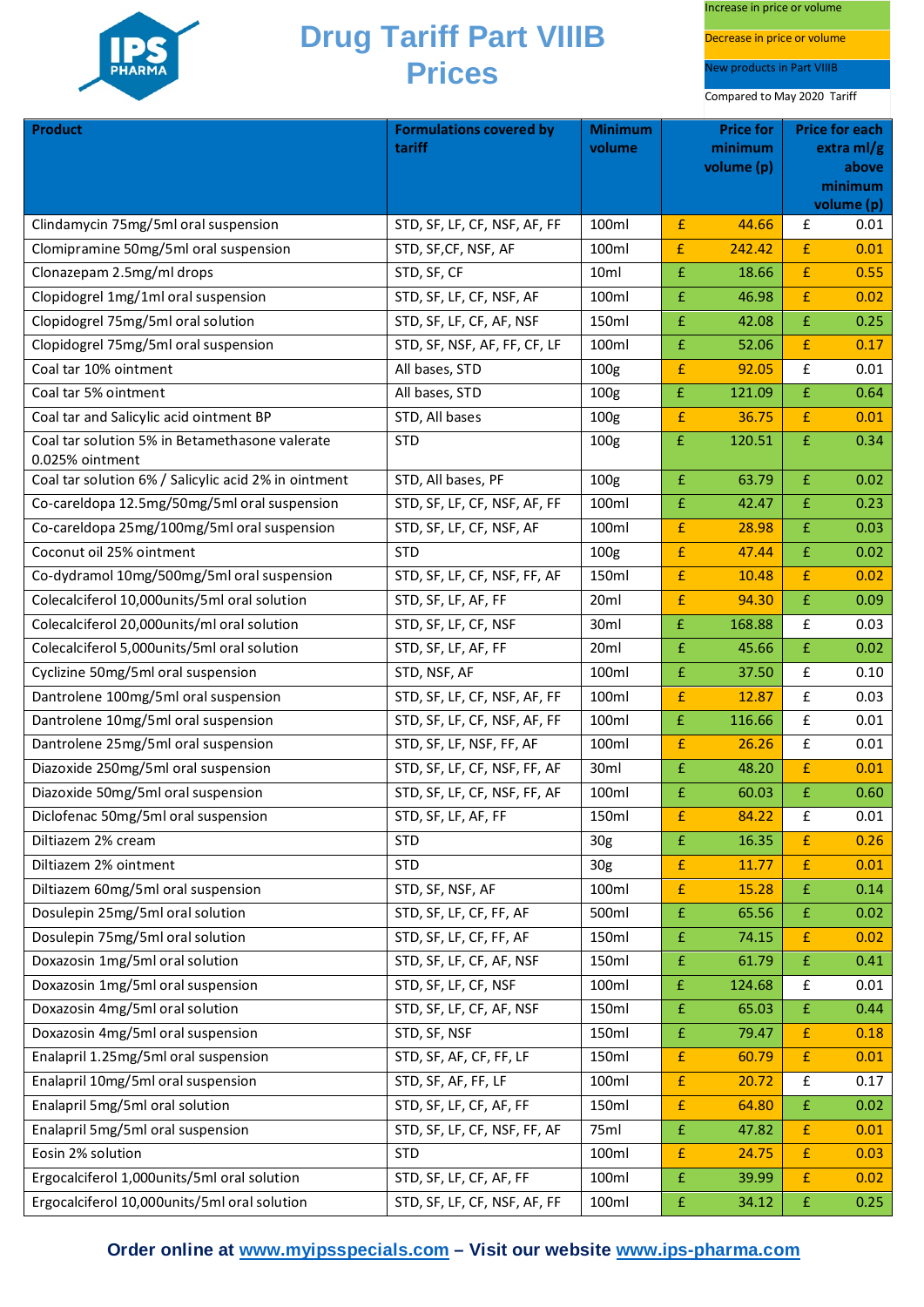

Increase in price or volume

Decrease in price or volume

New products in Part VIIIB

| <b>Product</b>                                                 | <b>Formulations covered by</b><br>tariff   | <b>Minimum</b><br>volume | <b>Price for</b><br>minimum |            | <b>Price for each</b><br>extra $ml/g$ |                       |
|----------------------------------------------------------------|--------------------------------------------|--------------------------|-----------------------------|------------|---------------------------------------|-----------------------|
|                                                                |                                            |                          |                             | volume (p) |                                       | above                 |
|                                                                |                                            |                          |                             |            |                                       | minimum<br>volume (p) |
| Ergocalciferol 100,000units/5ml oral solution                  | STD, SF, LF, CF, NSF, AF, FF               | 20ml                     | £                           | 23.09      | £                                     | 0.08                  |
| Ergocalciferol 3,000units/ml oral solution                     | STD, SF, LF, CF, NSF, AF, FF               | 60ml                     | £                           | 53.75      | £                                     | 0.08                  |
| Ergocalciferol 6,000units/5ml oral solution                    | STD, SF, LF, CF, NSF, FF, AF,              | 100ml                    | $\pmb{\mathsf{f}}$          | 56.29      | $\pmb{\mathsf{f}}$                    | 0.02                  |
|                                                                | PF                                         |                          |                             |            |                                       |                       |
| Ferrous sulfate 60mg/5ml oral solution                         | STD, SF, LF, NSF, FF, CF, AF               | 100ml                    | £                           | 17.86      | £                                     | 0.03                  |
| Flecainide 10mg/5ml oral suspension                            | STD, SF, LF, AF, FF                        | 100ml                    | £                           | 29.13      | £                                     | 0.10                  |
| Flecainide 25mg/5ml oral solution                              | STD, SF, LF, CF, NSF, AF, FF,<br>PF        | 300ml                    | £                           | 67.49      | £                                     | 0.01                  |
| Flecainide 25mg/5ml oral suspension                            | STD, SF, LF, CF, NSF, AF, FF,<br>PF        | 200ml                    | £                           | 24.33      | $\bar{\text{f}}$                      | 0.04                  |
| Fludrocortisone 100micrograms/5ml oral suspension              | STD, SF, LF, CF, NSF, AF, FF               | 100ml                    | £                           | 68.97      | £                                     | 0.06                  |
| Fludrocortisone 50micrograms/5ml oral suspension               | STD, SF, LF, CF, NSF, AF, FF,<br>PF        | 100ml                    | £                           | 54.30      | $\pmb{\mathsf{f}}$                    | 0.30                  |
| Gabapentin 400mg/5ml suspension                                | STD, AF, CF, FF, LF, NSF, PF,<br><b>SF</b> | 200ml                    | £                           | 239.25     | $\pmb{\mathsf{f}}$                    | 0.93                  |
| Gliclazide 40mg/5ml oral suspension                            | STD, SF, NSF, AF, CF, FF, LF               | 100ml                    | £                           | 23.40      | £                                     | 0.04                  |
| Gliclazide 80mg/5ml oral suspension                            | STD, SF, LF, CF, NSF, AF, FF               | 150ml                    | £                           | 21.24      | $\pmb{\mathsf{f}}$                    | 0.14                  |
| Glyceryl trinitrate 0.2% ointment                              | <b>STD</b>                                 | 30 <sub>g</sub>          | £                           | 23.08      | $\pmb{\mathsf{f}}$                    | 0.01                  |
| Glycopyrronium bromide 0.05% topical solution                  | STD, PF                                    | 500ml                    | £                           | 35.98      | $\pmb{\mathsf{f}}$                    | 0.06                  |
| Glycopyrronium bromide 2% in Cetomacrogol cream<br>(Formula A) | <b>STD</b>                                 | 30 <sub>g</sub>          | £                           | 185.61     | £                                     | 0.01                  |
| Glycopyrronium bromide 2.5mg/5ml oral solution                 | STD, SF, LF, CF, NSF, AF, FF               | 100ml                    | £                           | 122.27     | $\pmb{\mathsf{f}}$                    | 0.08                  |
| Glycopyrronium bromide 2.5mg/5ml oral suspension               | STD, SF, LF, CF, NSF, AF, FF               | 200ml                    | £                           | 23.87      | £                                     | 0.17                  |
| Glycopyrronium bromide 200micrograms/5ml oral<br>solution      | STD, SF, LF, CF, NSF, AF, FF               | 100ml                    | £                           | 13.22      | £                                     | 0.11                  |
| Glycopyrronium bromide 200micrograms/5ml oral<br>suspension    | STD, SF, LF, CF, NSF, AF, FF               | 100ml                    | £                           | 12.81      | $\pmb{\mathsf{f}}$                    | 0.04                  |
| Glycopyrronium bromide 500micrograms/5ml oral<br>solution      | STD, SF, LF, CF, NSF, AF, FF               | 100ml                    | $\pmb{\mathsf{f}}$          | 28.84      | £                                     | 0.01                  |
| Glycopyrronium bromide 500micrograms/5ml oral<br>suspension    | STD, SF, LF, CF, NSF, AF, FF               | 300ml                    | £                           | 46.98      | £                                     | 0.07                  |
| Glycopyrronium bromide 5mg/5ml oral solution                   | STD, SF, LF, CF, NSF, AF, FF               | 100ml                    | $\pmb{\mathsf{f}}$          | 34.37      | £                                     | 0.03                  |
| Glycopyrronium bromide 5mg/5ml oral suspension                 | STD, SF, LF, CF, NSF, AF, FF               | 50ml                     | £                           | 10.55      | £                                     | 0.08                  |
| Griseofulvin 125mg/5ml oral suspension                         | STD, SF, LF, CF, NSF, AF                   | 100ml                    | £                           | 66.71      | $\pmb{\mathsf{f}}$                    | 0.11                  |
| Griseofulvin 175mg/5ml oral suspension                         | STD, SF, LF, CF, NSF, AF                   | 100ml                    | £                           | 78.18      | $\pmb{\mathsf{f}}$                    | 0.02                  |
| Hydralazine 10mg/5ml oral suspension                           | SF, LF, AF, NSF, STD                       | 100ml                    | £                           | 107.18     | £                                     | 0.63                  |
| Hydrocortisone 10mg/5ml oral suspension                        | STD, SF, LF, CF, NSF, AF, FF               | 100ml                    | £                           | 33.54      | £                                     | 0.09                  |
| Hydrocortisone 5mg/5ml oral suspension                         | STD, SF, LF, CF, NSF, AF, FF               | 100ml                    | £                           | 18.90      | £                                     | 0.08                  |
| Hydroquinone 4% cream                                          | <b>STD</b>                                 | 30 <sub>g</sub>          | £                           | 44.00      | £                                     | 0.01                  |
| Hydroxycarbamide 500mg/5ml oral suspension                     | STD, SF, AF, CF, FF, PF                    | 100ml                    | £                           | 137.46     | £                                     | 0.02                  |
| Hydroxychloroquine 200mg/5ml oral suspension                   | STD, SF, CF, NSF, AF, FF                   | 100ml                    | £                           | 27.95      | $\pmb{\mathsf{f}}$                    | 0.02                  |
| Hydroxyzine 10mg/5ml oral suspension                           | STD, SF, AF, NSF                           | 100ml                    | £                           | 170.34     | £                                     | 0.28                  |
| Hyoscine butylbromide 10mg/5ml oral solution                   | STD, SF, AF, CF, FF, LF                    | 100ml                    | £                           | 44.96      | £                                     | 0.06                  |
| Hyoscine butylbromide 10mg/5ml oral suspension                 | STD, NSF, AF, CF, FF, LF                   | 100ml                    | $\pmb{\mathsf{f}}$          | 30.30      | $\pmb{\mathsf{f}}$                    | 0.05                  |
| Hyoscine hydrobromide 300micrograms/5ml oral<br>solution       | STD, SF, LF, CF, NSF, AF, FF               | 100ml                    | £                           | 13.44      | £                                     | 0.07                  |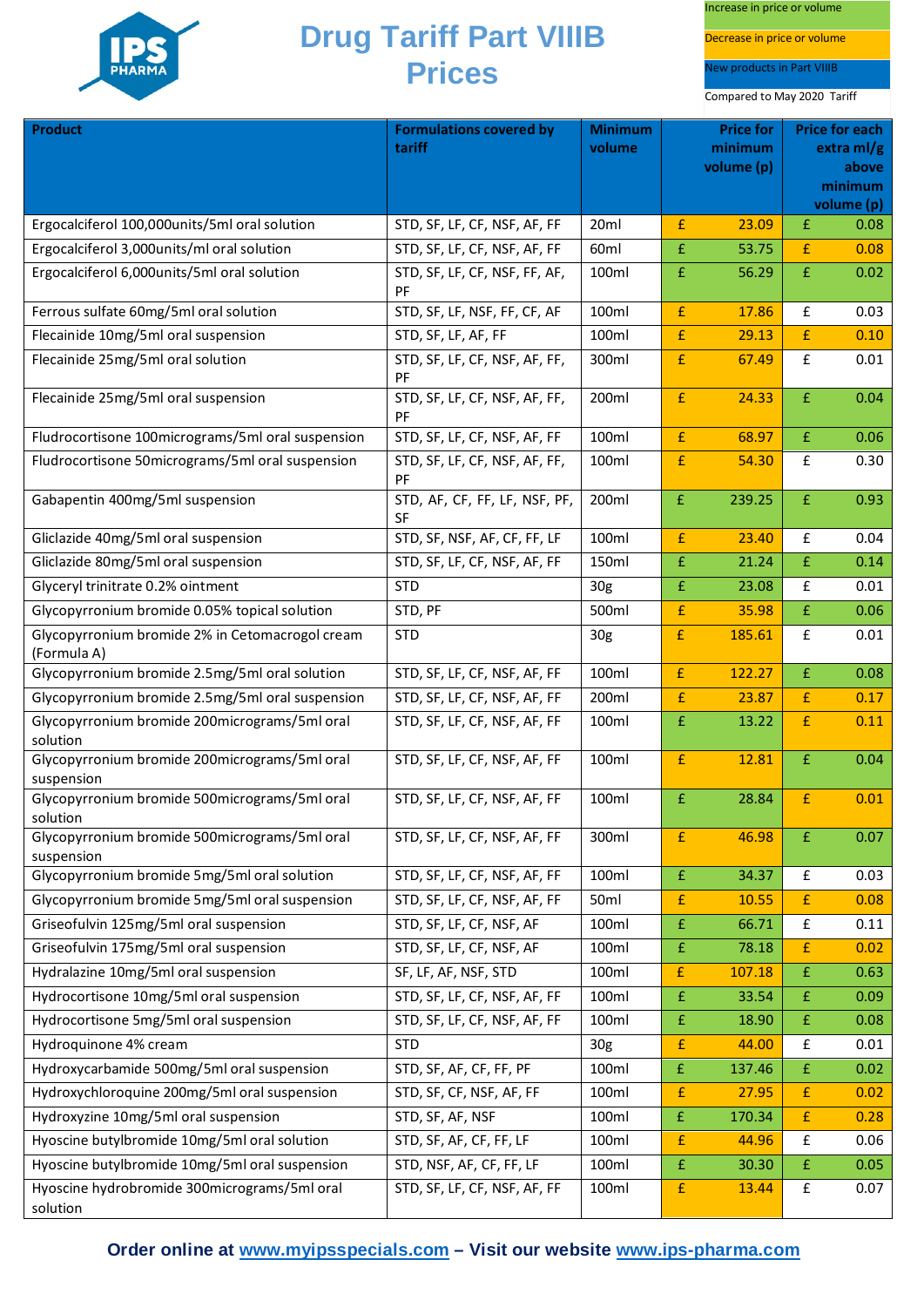

Increase in price or volume

Decrease in price or volume

New products in Part VIIIB

| <b>Product</b>                                                                 | <b>Formulations covered by</b><br>tariff | <b>Minimum</b><br>volume | <b>Price for</b><br>minimum |            | <b>Price for each</b><br>extra ml/g |                  |
|--------------------------------------------------------------------------------|------------------------------------------|--------------------------|-----------------------------|------------|-------------------------------------|------------------|
|                                                                                |                                          |                          |                             | volume (p) |                                     | above<br>minimum |
|                                                                                |                                          |                          |                             |            |                                     | volume (p)       |
| Hyoscine hydrobromide 300micrograms/5ml oral<br>suspension                     | STD, SF, LF, CF, NSF, AF, FF             | 100ml                    | £                           | 15.79      | £                                   | 0.11             |
| Hyoscine hydrobromide 500micrograms/5ml oral                                   | STD, SF, LF, AF, FF, CF                  | 100ml                    | £                           | 18.35      | £                                   | 0.08             |
| solution                                                                       |                                          |                          |                             |            |                                     |                  |
| Hyoscine hydrobromide 500micrograms/5ml oral<br>suspension                     | STD, SF, AF, LF, NSF                     | 100ml                    | £                           | 13.10      | £                                   | 0.04             |
| Hypromellose 0.25% eye drops                                                   | STD, PF                                  | 10ml                     | £                           | 20.37      | £                                   |                  |
| Indapamide 2.5mg/5ml oral suspension                                           | STD, SF                                  | 150ml                    | $\mathbf{f}$                | 251.09     | £                                   | 0.01             |
| Indometacin 25mg/5ml oral suspension                                           | STD, SF, NSF, AF, FF, LF                 | 100ml                    | £                           | 27.14      | £                                   | 0.10             |
| Isoniazid 50mg/5ml oral solution                                               | STD, SF, LF, CF, AF                      | 500ml                    | £                           | 32.57      | £                                   | 0.06             |
| Isosorbide mononitrate 20mg/5ml oral suspension                                | STD, SF, LF, CF, NSF, AF, FF             | 100ml                    | £                           | 69.05      | £                                   | 0.01             |
| Ketamine 50mg/5ml oral solution                                                | STD, SF, LF, CF, NSF, FF, AF             | 200ml                    | £                           | 67.30      | £                                   | 0.01             |
| Ketamine 50mg/5ml oral suspension                                              | STD, SF, LF, CF, NSF                     | 200ml                    | £                           | 44.73      | £                                   | 0.07             |
| Lansoprazole 15mg/5ml oral suspension                                          | STD, SF, NSF, AF, FF, CF, LF             | 100ml                    | £                           | 44.82      | £                                   | 0.04             |
| Lansoprazole 30mg/5ml oral suspension                                          | STD, SF, NSF, AF, CF, LF                 | 100ml                    | £                           | 26.03      | £                                   | 0.03             |
| Lansoprazole 5mg/5ml oral suspension                                           | STD, SF, LF, CF, NSF, AF, FF             | 100ml                    | £                           | 20.46      | £                                   | 0.02             |
| Levomepromazine 2.5mg/5ml oral suspension                                      | STD, SF, LF, CF, NSF, AF, FF             | 100ml                    | £                           | 54.85      | £                                   | 0.01             |
| Levomepromazine 6mg/5ml oral suspension                                        | STD, SF                                  | 100ml                    | £                           | 306.08     | £                                   | 0.57             |
| Lidocaine 2% gel                                                               | <b>STD</b>                               | 15ml                     | £                           | 38.57      | £                                   | 0.15             |
| Lisinopril 20mg/5ml oral solution                                              | STD, SF, LF, CF, NSF, AF, FF             | 100ml                    | £                           | 43.37      | £                                   | 0.40             |
| Lisinopril 20mg/5ml oral suspension                                            | STD, SF, LF, CF, NSF, AF, FF             | 100ml                    | £                           | 32.04      | £                                   | 0.37             |
| Loperamide 25mg/5ml oral solution                                              | STD, SF, FF, NSF, AF, LF                 | 100ml                    | £                           | 30.61      | £                                   | 0.01             |
| Loperamide 25mg/5ml oral suspension                                            | STD, SF, LF, CF, NSF, AF, FF             | 100ml                    | £                           | 70.06      | £                                   | 0.06             |
| Lorazepam 1mg/5ml oral solution                                                | STD, SF, LF, CF, NSF, AF                 | 150ml                    | £                           | 31.08      | £                                   | 0.02             |
| Lorazepam 1mg/5ml oral suspension                                              | STD, SF, LF, CF, NSF, AF                 | 100ml                    | £                           | 39.84      | £                                   | 0.01             |
| Lorazepam 500micrograms/5ml oral solution                                      | STD, SF, LF, CF, AF                      | 150ml                    | £                           | 31.15      | £                                   | 0.01             |
| Lorazepam 500micrograms/5ml oral suspension                                    | STD, SF, LF, CF, NSF, FF, AF             | 100ml                    | £                           | 82.24      | £                                   | 0.04             |
| Losartan 50mg/5ml oral suspension                                              | STD, SF, LF, CF, NSF, AF                 | 150ml                    | £                           | 34.92      | £                                   | 0.01             |
| Magnesium glycerophosphate (magnesium<br>97.2mg/5ml (4mmol/5ml)) oral solution | STD, SF, FF, AF, CF, LF                  | 200ml                    | $\pmb{\mathsf{f}}$          | 25.54      | $\pmb{\mathsf{f}}$                  | 0.10             |
| Magnesium glycerophosphate (magnesium                                          | STD, SF, LF, NSF, AF, FF                 | 100ml                    | $\pmb{\mathsf{f}}$          | 29.35      | $\pmb{\mathsf{f}}$                  | 0.01             |
| 97.2mg/5ml (4mmol/5ml)) oral suspension                                        |                                          |                          |                             |            |                                     |                  |
| Melatonin 10mg/5ml oral solution                                               | STD, SF, LF, CF, NSF, FF, AF             | 100ml                    | £                           | 33.51      | $\pmb{\mathsf{f}}$                  | 0.02             |
| Melatonin 10mg/5ml oral suspension                                             | STD, SF, LF, CF, NSF, AF                 | 100ml                    | £                           | 33.26      | £                                   | 0.02             |
| Melatonin 2.5mg/5ml oral solution                                              | STD, SF, LF, CF, NSF, AF, FF             | 100ml                    | $\pmb{\mathsf{f}}$          | 24.20      | £                                   | 0.12             |
| Melatonin 2.5mg/5ml oral suspension                                            | STD, SF, LF, CF, NSF, AF, FF             | 100ml                    | $\pmb{\mathsf{f}}$          | 16.82      | £                                   | 0.12             |
| Melatonin 2mg/5ml oral solution                                                | STD, SF, LF, CF, NSF, AF, FF             | 100ml                    | £                           | 24.14      | £                                   | 0.01             |
| Melatonin 2mg/5ml oral suspension                                              | STD, SF, LF, CF, NSF, AF, FF,<br>PF      | 100ml                    | $\pmb{\mathsf{f}}$          | 37.28      | £                                   | 0.01             |
| Melatonin 3mg/5ml oral solution                                                | STD, SF, LF, CF, NSF, FF, AF             | 100ml                    | $\pmb{\mathrm{f}}$          | 19.58      | £                                   | 0.02             |
| Melatonin 3mg/5ml oral suspension                                              | STD, SF, LF, NSF, AF                     | 100ml                    | £                           | 30.80      | $\pmb{\mathsf{f}}$                  | 0.11             |
| Melatonin 4mg/5ml oral suspension                                              | STD, SF, LF, AF                          | 150ml                    | $\pmb{\mathrm{f}}$          | 252.95     | £                                   | 0.01             |
| Menadiol 5mg/5ml oral suspension                                               | STD, SF, LF, CF, NSF, AF, FF             | 30ml                     | $\pmb{\mathsf{f}}$          | 22.26      | $\pmb{\mathsf{f}}$                  | 0.01             |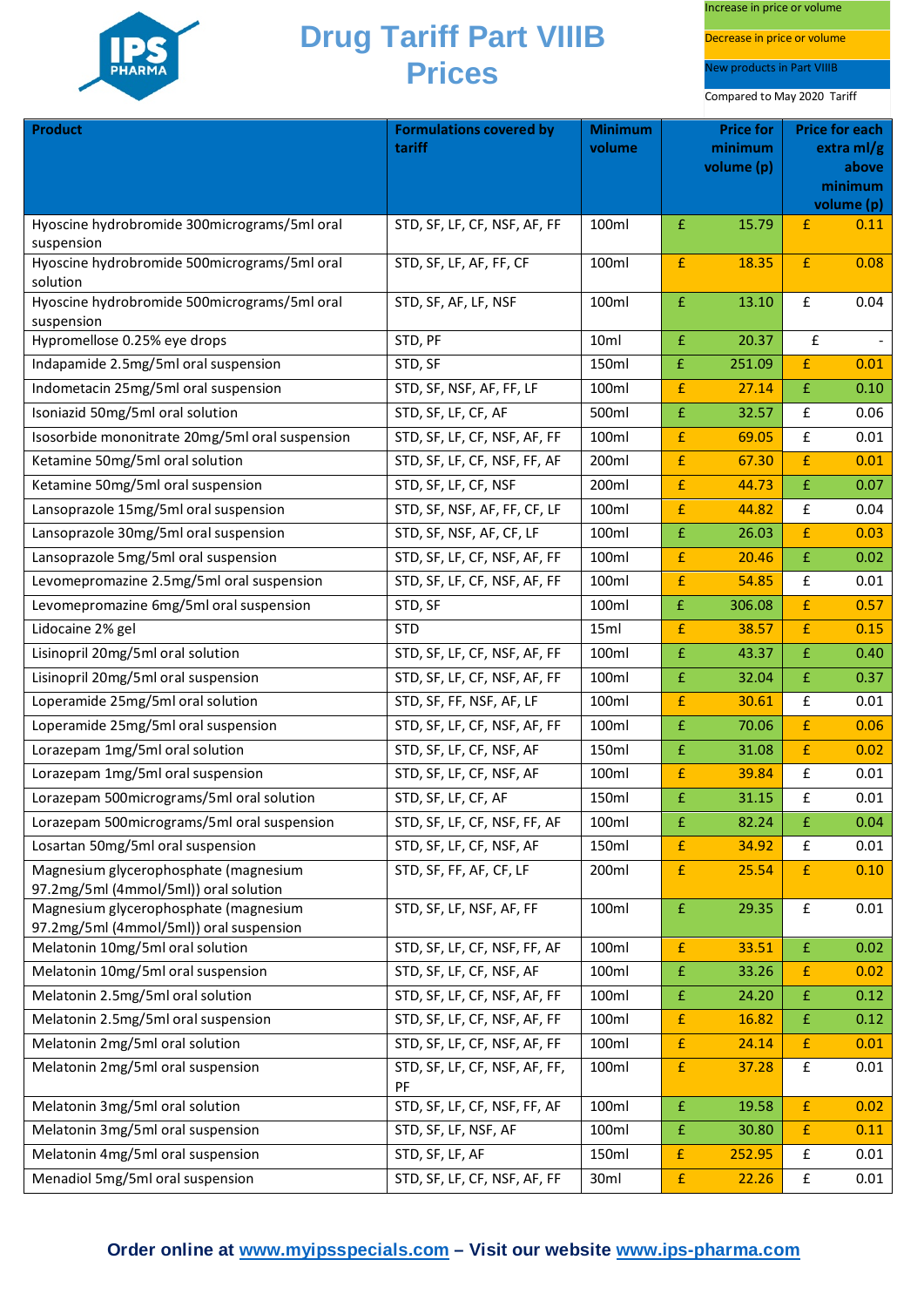

Increase in price or volume

Decrease in price or volume

New products in Part VIIIB

| <b>Product</b>                                                                         | <b>Formulations covered by</b>      | <b>Minimum</b>   | <b>Price for</b>   |                       | <b>Price for each</b> |                     |
|----------------------------------------------------------------------------------------|-------------------------------------|------------------|--------------------|-----------------------|-----------------------|---------------------|
|                                                                                        | tariff                              | volume           |                    | minimum<br>volume (p) |                       | extra ml/g<br>above |
|                                                                                        |                                     |                  |                    |                       |                       | minimum             |
|                                                                                        |                                     |                  |                    |                       |                       | volume (p)          |
| Mercaptamine hydrochloride 0.55% eye drops<br>preservative free                        | PF, STD                             | 10ml             | £                  | 79.71                 | £                     |                     |
| Methylphenidate 5mg/5ml oral suspension                                                | STD, SF, LF, CF, NSF, AF, FF        | 150ml            | £                  | 37.79                 | £                     | 0.02                |
| Metoprolol 12.5mg/5ml oral solution                                                    | STD, SF, LF, CF, AF, NSF            | 150ml            | £                  | 18.82                 | £                     | 0.24                |
| Metoprolol 12.5mg/5ml oral suspension                                                  | STD, SF, AF                         | 100ml            | £                  | 6.38                  | £                     | 0.03                |
| Metoprolol 50mg/5ml oral solution                                                      | STD, SF, LF, CF, AF, NSF            | 150ml            | £                  | 53.02                 | £                     | 0.35                |
| Nadolol 20mg/5ml oral suspension                                                       | STD, SF, LF, CF, NSF, AF, FF        | 100ml            | £                  | 68.06                 | £                     | 0.17                |
| Nadolol 30mg/5ml oral suspension                                                       | STD, SF, LF, AF, FF                 | 100ml            | $\pmb{\mathsf{f}}$ | 164.38                | £                     | 0.01                |
| Nadolol 40mg/5ml oral suspension                                                       | STD, SF, NSF, AF                    | 100ml            | £                  | 57.32                 | £                     | 0.01                |
| Naltrexone 5mg/5ml oral solution                                                       | STD, SF, LF, CF, NSF, AF, FF        | 100ml            | £                  | 130.87                | $\pmb{\mathsf{f}}$    | 0.01                |
| Naltrexone 5mg/5ml oral suspension                                                     | STD, SF, LF, CF, NSF, AF, FF        | 100ml            | £                  | 125.61                | $\pmb{\mathsf{f}}$    | 0.01                |
| Naproxen 200mg/5ml oral suspension                                                     | STD, SF, LF, CF, NSF, AF, FF        | 100ml            | £                  | 24.66                 | £                     | 0.06                |
| Neomycin 0.5% cream                                                                    | <b>STD</b>                          | 15 <sub>g</sub>  | £                  | 297.05                | £                     | 0.01                |
| Nifedipine 10mg/5ml oral suspension                                                    | STD, SF, LF, CF, NSF, AF, FF        | 100ml            | £                  | 44.14                 | £                     | 0.29                |
| Nifedipine 5mg/5ml oral suspension                                                     | STD, SF, LF, CF, NSF, AF, FF        | 100ml            | £                  | 67.06                 | £                     | 0.05                |
| Nitrazepam 5mg/5ml oral suspension                                                     | STD, SF, LF, AF, FF, CF             | 100ml            | £                  | 333.22                | £                     | 0.01                |
| Nortriptyline 10mg/5ml oral suspension                                                 | STD, SF, NSF, AF                    | 100ml            | £                  | 243.96                | £                     | 0.01                |
| Olanzapine 2.5mg/5ml oral suspension                                                   | STD, SF, LF, CF, NSF, AF, FF        | 70 <sub>ml</sub> | £                  | 44.02                 | £                     | 0.05                |
| Omeprazole 40mg/5ml oral suspension                                                    | STD, SF, LF, CF, NSF, AF, FF,<br>PF | 100ml            | £                  | 37.66                 | £                     | 0.04                |
| Omeprazole 5mg/5ml oral suspension                                                     | STD, SF, LF, CF, NSF, FF, AF,<br>PF | 70ml             | £                  | 25.94                 | £                     | 0.02                |
| Paraldehyde 50% in Olive oil rectal solution                                           | <b>STD</b>                          | 10ml             | £                  | 28.12                 | £                     | 0.86                |
| Perindopril erbumine 4mg/5ml oral solution                                             | STD, SF, LF, CF                     | 150ml            | £                  | 35.49                 | $\pmb{\mathsf{E}}$    | 0.24                |
| Perindopril erbumine 4mg/5ml oral suspension                                           | STD, SF, LF, CF, NSF, AF, FF        | 100ml            | £                  | 42.04                 | £                     | 0.01                |
| Phenytoin 90mg/5ml oral suspension                                                     | STD, SF, LF, CF, NSF, AF, FF        | 500ml            | £                  | 66.08                 | £                     | 0.05                |
| Phosphate 0.98mmol/ml / Sodium 0.78mmol/ml oral<br>solution                            | STD, SF, LF, CF, NSF, PF            | 100ml            | £                  | 39.17                 | £                     | 0.32                |
| Pizotifen 250micrograms/5ml oral solution                                              | STD, SF                             | 100ml            | £                  | 363.25                | £                     | 0.35                |
| Pizotifen 250micrograms/5ml oral suspension                                            | STD, SF, NSF                        | 100ml            | £                  | 60.15                 | £                     | 0.28                |
| Prednisolone sodium phosphate 0.03% eye drops                                          | STD, PF                             | 10ml             | £                  | 45.44                 | £                     |                     |
| Prednisolone sodium phosphate 0.05% eye drops                                          | STD, PF                             | 10ml             | £                  | 75.18                 | £                     |                     |
| Prednisolone sodium phosphate 0.1% eye drops                                           | STD, PF                             | 10ml             | £                  | 78.41                 | £                     |                     |
| Prednisolone sodium phosphate 0.3% eye drops                                           | STD, PF                             | 10ml             | £                  | 60.09                 | £                     |                     |
| Prednisolone sodium phosphate 1% eye drops                                             | PF                                  | 10ml             | £                  | 47.76                 | £                     |                     |
| preservative free                                                                      |                                     | 150ml            | $\pmb{\mathsf{f}}$ |                       | $\pmb{\mathsf{f}}$    | 0.25                |
| Primidone 250mg/5ml oral suspension<br>Primidone 50mg/5ml oral suspension              | STD, SF, LF, AF, FF                 | 150ml            | £                  | 177.06<br>19.01       | £                     | 0.02                |
|                                                                                        | STD, SF, LF, CF, NSF, AF, FF        | 100ml            |                    |                       |                       |                     |
| Primidone 62.5mg/5ml oral suspension<br>Propylene glycol 40% in Clobetasol 0.05% cream | STD, SF, LF, CF, NSF<br><b>STD</b>  | 100 <sub>g</sub> | £<br>£             | 37.48<br>145.78       | £<br>£                | 0.02<br>0.41        |
| Pyridostigmine bromide 20mg/5ml oral suspension                                        | STD, SF, LF, CF, NSF, AF, FF        | 100ml            | £                  | 5.56                  | £                     | 0.01                |
| Pyridostigmine bromide 30mg/5ml oral suspension                                        | STD, SF, LF, CF, NSF, AF, FF        | 50ml             | £                  | 50.77                 | £                     | 0.01                |
| Pyridostigmine bromide 50mg/5ml oral suspension                                        | STD, SF, AF, NSF                    | 100ml            | £                  | 50.74                 | $\pmb{\mathsf{E}}$    | 0.54                |
|                                                                                        |                                     |                  |                    |                       |                       |                     |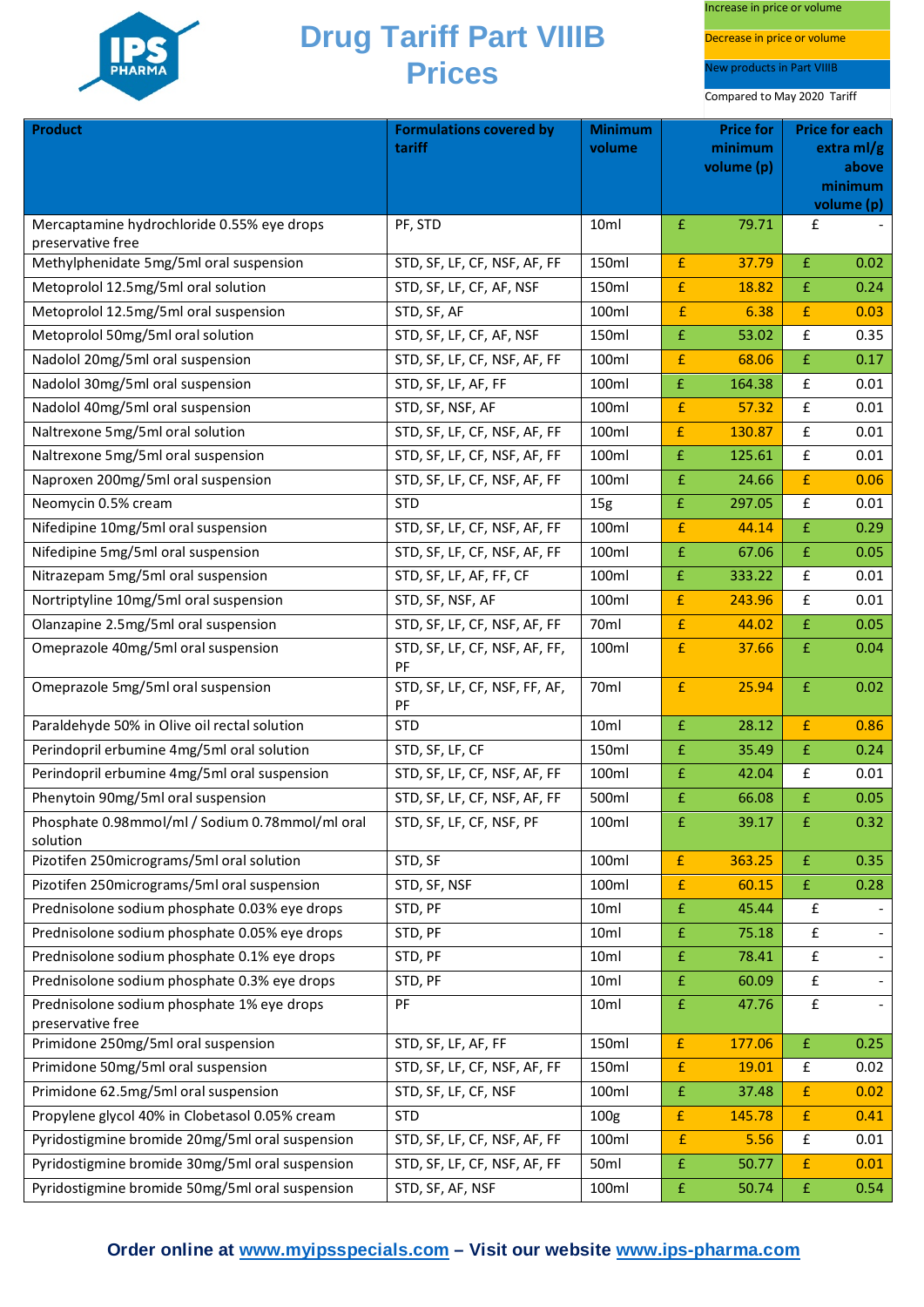

Increase in price or volume

Decrease in price or volume

New products in Part VIIIB

| <b>Product</b>                                                   | <b>Formulations covered by</b>      | <b>Minimum</b>   | <b>Price for</b>   |                       | <b>Price for each</b> |                       |
|------------------------------------------------------------------|-------------------------------------|------------------|--------------------|-----------------------|-----------------------|-----------------------|
|                                                                  | tariff                              | volume           |                    | minimum<br>volume (p) |                       | extra $ml/g$<br>above |
|                                                                  |                                     |                  |                    |                       |                       | minimum               |
|                                                                  |                                     |                  |                    |                       |                       | volume (p)            |
| Pyridostigmine bromide 60mg/5ml oral suspension                  | STD, SF, LF, NSF, AF, CF, FF        | 200ml            | £                  | 114.46                | £                     | 0.15                  |
| Pyridoxine 100mg/5ml oral solution                               | STD, SF, LF, CF, AF, FF             | 100ml            | £                  | 14.83                 | £                     | 0.03                  |
| Pyridoxine 100mg/5ml oral suspension                             | STD, SF, LF, CF, NSF, AF, FF        | 50ml             | £                  | 26.27                 | $\pmb{\mathsf{f}}$    | 0.15                  |
| Quetiapine 12.5mg/5ml oral suspension                            | STD, SF, LF, CF, NSF, AF            | 100ml            | $\pmb{\mathsf{f}}$ | 18.68                 | £                     | 0.19                  |
| Quetiapine 25mg/5ml oral suspension                              | STD, SF, LF, CF, NSF, AF, FF        | 150ml            | $\pmb{\mathsf{f}}$ | 31.06                 | $\bar{\text{f}}$      | 0.20                  |
| Quetiapine 50mg/5ml oral suspension                              | STD, SF, LF, CF, NSF, AF            | 100ml            | $\pmb{\mathsf{f}}$ | 45.18                 | £                     | 0.15                  |
| Quinine sulfate 200mg/5ml oral suspension                        | STD, SF, AF, FF                     | 100ml            | $\mathbf{f}$       | 50.31                 | $\pmb{\mathsf{f}}$    | 0.56                  |
| Quinine sulfate 300mg/5ml oral suspension                        | STD, SF, LF, CF, NSF, FF, AF        | 150ml            | $\mathbf{f}$       | 36.35                 | $\pmb{\mathsf{f}}$    | 0.36                  |
| Ranitidine 5mg/5ml oral solution                                 | STD, SF, LF, CF, NSF, AF, FF,<br>PF | 100ml            | $\mathbf{f}$       | 32.90                 | £                     | 0.01                  |
| Ranitidine 5mg/5ml oral suspension                               | STD, SF, LF, CF, NSF, AF, FF        | 100ml            | $\mathbf{f}$       | 26.04                 | £                     | 0.01                  |
| Riboflavin 120mg/5ml oral suspension                             | STD, SF, LF, NSF, AF, CF, FF        | 100ml            | £                  | 112.92                | $\pmb{\mathsf{f}}$    | 0.63                  |
| Salicylic acid 10% in Aqueous cream BP                           | <b>STD</b>                          | 100g             | $\pmb{\mathsf{f}}$ | 31.22                 | £                     | 0.01                  |
| Salicylic acid 10% ointment                                      | STD, All bases                      | 100 <sub>g</sub> | $\pmb{\mathsf{f}}$ | 59.34                 | $\pmb{\mathsf{f}}$    | 0.06                  |
| Salicylic acid 2% / sulfur 2% in Aqueous cream                   | <b>STD</b>                          | 100 <sub>g</sub> | £                  | 51.99                 | £                     | 0.26                  |
| Salicylic acid 2% in Aqueous cream BP                            | <b>STD</b>                          | 100 <sub>g</sub> | $\pmb{\mathsf{f}}$ | 36.15                 | £                     | 0.01                  |
| Salicylic acid 20% ointment                                      | All bases, STD                      | 100 <sub>g</sub> | $\pmb{\mathsf{f}}$ | 36.48                 | $\pmb{\mathsf{f}}$    | 0.01                  |
| Salicylic acid 5% cream                                          | <b>STD</b>                          | 100g             | $\pmb{\mathsf{f}}$ | 45.91                 | $\pmb{\mathsf{f}}$    | 0.36                  |
| Salicylic acid 5% ointment                                       | All bases, STD                      | 100 <sub>g</sub> | $\pmb{\mathsf{f}}$ | 57.61                 | $\pmb{\mathsf{f}}$    | 0.35                  |
| Sertraline 100mg/5ml oral suspension                             | STD, SF, LF, CF, NSF, AF, FF        | 100ml            | $\mathbf{f}$       | 49.24                 | £                     | 0.12                  |
| Sertraline 25mg/5ml oral suspension                              | STD, SF, LF, AF, FF, CF, NSF        | 150ml            | £                  | 206.77                | £                     | 0.18                  |
| Sertraline 50mg/5ml oral suspension                              | STD, SF, LF, CF, NSF, FF, AF        | 150ml            | $\pmb{\mathsf{f}}$ | 22.74                 | $\pmb{\mathsf{f}}$    | 0.01                  |
| Sildenafil 10mg/5ml oral suspension                              | STD, SF, NSF, AF                    | 100ml            | $\mathbf{f}$       | 76.76                 | £                     | 0.01                  |
| Sildenafil 25mg/5ml oral suspension                              | STD, SF, NSF, AF                    | 100ml            | $\pmb{\mathsf{f}}$ | 157.09                | $\bar{\text{f}}$      | 0.10                  |
| Sodium benzoate 500mg/5ml oral solution                          | STD, SF, LF, CF, NSF, AF            | 100ml            | £                  | 19.81                 | $\pmb{\mathsf{f}}$    | 0.20                  |
| Sodium chloride 1.17g/5ml (4mmol/ml) oral solution               | STD, SF, LF, AF, CF, FF             | 100ml            | $\pmb{\mathsf{f}}$ | 13.95                 | $\pmb{\mathsf{f}}$    | 0.10                  |
| Sodium chloride 1.5g/5ml (5.13mmol/ml) oral solution             | STD, SF, LF, CF, AF, FF, PF         | 100ml            | $\mathbf{f}$       | 11.23                 | $\pmb{\mathsf{f}}$    | 0.03                  |
| Sodium chloride 5% eye ointment                                  | STD, PF                             | 5g               | $\pmb{\mathsf{f}}$ | 85.80                 | £                     |                       |
| Sodium dihydrogen phosphate dihydrate 780mg/5ml<br>oral solution | STD, SF, LF, AF, FF                 | 100ml            | $\mathbf{f}$       | 41.39                 | $\pmb{\mathsf{f}}$    | 0.01                  |
| Sotalol 25mg/5ml oral suspension                                 | STD, SF, LF, CF, NSF, AF, FF        | 200ml            | $\pmb{\mathsf{f}}$ | 27.85                 | $\mathbf f$           | 0.01                  |
| Spironolactone 100mg/5ml oral suspension                         | STD, SF, LF, CF, NSF, FF, AF        | 125ml            | $\pmb{\mathsf{f}}$ | 59.96                 | $\pmb{\mathsf{f}}$    | 0.10                  |
| Spironolactone 10mg/5ml oral suspension                          | STD, SF, LF, CF, NSF, FF, AF        | 125ml            | $\pmb{\mathsf{f}}$ | 19.82                 | £                     | 0.01                  |
| Spironolactone 25mg/5ml oral solution                            | <b>SF</b>                           | 100ml            | $\pmb{\mathsf{f}}$ | 204.60                | $\pmb{\mathsf{f}}$    | 0.01                  |
| Spironolactone 25mg/5ml oral suspension                          | STD, SF, LF, NSF, FF, AF            | 125ml            | $\pmb{\mathsf{f}}$ | 23.01                 | $\pounds$             | 0.05                  |
| Spironolactone 50mg/5ml oral suspension                          | STD, SF, LF, CF, NSF, AF, FF        | 125ml            | $\pmb{\mathsf{f}}$ | 29.09                 | $\pmb{\mathrm{f}}$    | 0.09                  |
| Spironolactone 5mg/5ml oral suspension                           | STD, SF, LF, CF, NSF, FF, AF        | 125ml            | £                  | 17.75                 | £                     | 0.01                  |
| Sucralfate 1g/5ml oral suspension                                | STD, SF, LF, NSF, AF                | 200ml            | £                  | 383.13                | $\pmb{\mathrm{f}}$    | 0.06                  |
| Sucralfate 2g/20ml enema                                         | <b>STD</b>                          | 20ml             | £                  | 5.95                  | £                     |                       |
| Sucralfate 2g/50ml enema                                         | <b>STD</b>                          | 50 <sub>ml</sub> | $\pmb{\mathsf{f}}$ | 14.61                 | £                     |                       |
| Tamsulosin 400micrograms/5ml oral suspension                     | STD, SF                             | 100ml            | $\pmb{\mathsf{f}}$ | 269.54                | $\pmb{\mathsf{f}}$    | 0.39                  |
| Terbinafine 250mg/5ml oral suspension                            | STD, SF, LF, CF, NSF, AF            | 50ml             | $\pmb{\mathsf{f}}$ | 30.33                 | ${\bf f}$             | 0.02                  |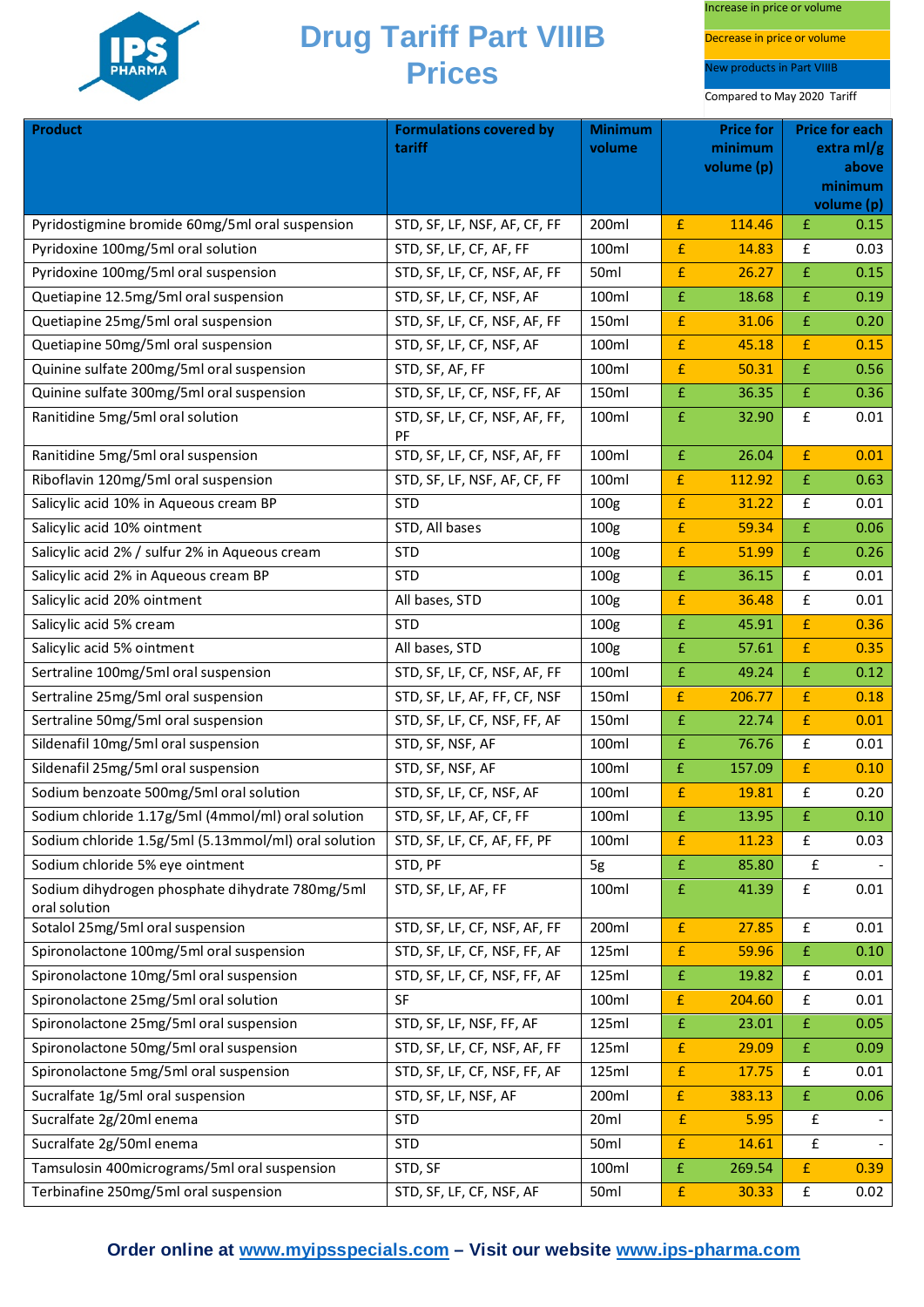

Increase in price or volume

Decrease in price or volume

New products in Part VIIIB

Compared to May 2020 Tariff

| <b>Product</b>                                              | <b>Formulations covered by</b><br>tariff | <b>Minimum</b><br>volume | <b>Price for</b><br>minimum<br>volume (p) |        | <b>Price for each</b><br>extra ml/g<br>above<br>minimum<br>volume (p) |      |
|-------------------------------------------------------------|------------------------------------------|--------------------------|-------------------------------------------|--------|-----------------------------------------------------------------------|------|
| Tetrabenazine 12.5mg/5ml oral suspension                    | STD, SF, LF, CF, NSF                     | 100ml                    | £                                         | 36.79  | £                                                                     | 0.01 |
| Tetrabenazine 25mg/5ml oral suspension                      | STD, SF, LF, CF, NSF                     | 140ml                    | £                                         | 32.95  | £                                                                     | 0.01 |
| Theophylline 50mg/5ml oral solution                         | STD, SF, LF, AF, CF, FF                  | 500ml                    | $\bar{\mathrm{f}}$                        | 147.93 | £                                                                     | 0.30 |
| Theophylline 50mg/5ml oral suspension                       | STD, SF, LF, AF                          | 500ml                    | $\pmb{\mathrm{f}}$                        | 191.14 | £                                                                     | 0.07 |
| Thiamine 100mg/5ml oral solution                            | STD, SF, LF, AF, CF, FF                  | 100ml                    | £                                         | 58.12  | £                                                                     | 0.39 |
| Thiamine 100mg/5ml oral suspension                          | STD, SF, LF, CF, NSF, AF, FF             | 100ml                    | £                                         | 18.31  | £                                                                     | 0.42 |
| Thiamine 50mg/5ml oral suspension                           | STD, SF, LF, CF, NSF, AF, FF             | 100ml                    | $\pmb{\mathsf{f}}$                        | 22.29  | $\pmb{\mathsf{f}}$                                                    | 0.01 |
| Tizanidine 2mg/5ml oral solution                            | STD, SF, LF, CF, NSF, AF, FF             | 100ml                    | $\pmb{\mathsf{f}}$                        | 4.11   | £                                                                     | 0.06 |
| Tizanidine 2mg/5ml oral suspension                          | STD, SF, LF, CF, NSF, FF, AF             | 100ml                    | $\pmb{\mathsf{f}}$                        | 13.76  | £                                                                     | 0.04 |
| Tolterodine 2mg/5ml oral suspension                         | STD, SF, NSF, AF, LF, FF                 | 100ml                    | £                                         | 53.60  | £                                                                     | 0.13 |
| Topiramate 25mg/5ml oral suspension                         | STD, SF, LF, CF, NSF, AF, FF             | 100ml                    | £                                         | 12.43  | £                                                                     | 0.04 |
| Tranexamic acid 250mg/5ml oral suspension                   | STD, LF, SF, AF, CF, FF                  | 60ml                     | £                                         | 74.85  | £                                                                     | 0.11 |
| Tranexamic acid 5% mouthwash                                | STD, SF, LF, CF, NSF, AF, FF             | 100ml                    | £                                         | 33.94  | $\pmb{\mathsf{f}}$                                                    | 0.01 |
| Tranexamic acid 500mg/5ml oral solution                     | STD, SF, LF, NSF, FF, AF                 | 100ml                    | $\pmb{\mathsf{f}}$                        | 36.59  | £                                                                     | 0.02 |
| Tranexamic acid 500mg/5ml oral suspension                   | STD, SF, NSF, AF, LF, CF, FF             | 100ml                    | £                                         | 31.49  | £                                                                     | 0.15 |
| Triamcinolone 0.1% oromucosal paste                         | <b>STD</b>                               | 5g                       | $\bar{\text{f}}$                          | 103.91 | £                                                                     | 0.29 |
| Tricitrates oral solution                                   | STD, SF                                  | 500ml                    | $\mathbf{f}$                              | 164.27 | £                                                                     | 0.33 |
| Venlafaxine 37.5mg/5ml oral solution                        | STD, SF, LF, CF, AF, FF                  | 150ml                    | $\pmb{\mathsf{f}}$                        | 109.63 | £                                                                     | 0.73 |
| Venlafaxine 37.5mg/5ml oral suspension                      | STD, SF, NSF, AF, LF                     | 100ml                    | £                                         | 36.01  | £                                                                     | 0.61 |
| Venlafaxine 75mg/5ml oral solution                          | STD, SF, LF, CF, NSF, FF, AF             | 150ml                    | £                                         | 65.30  | £                                                                     | 0.27 |
| Venlafaxine 75mg/5ml oral suspension                        | STD, SF, LF, CF, NSF, AF                 | 100ml                    | $\pmb{\mathsf{f}}$                        | 47.88  | £                                                                     | 0.11 |
| Zinc and Salicylic acid paste BP                            |                                          | 100 <sub>g</sub>         | $\pmb{\mathsf{f}}$                        | 65.75  | £                                                                     | 0.06 |
| Zinc oxide 15% and ichthammol 1% in yellow soft<br>paraffin | <b>STD</b>                               | 200 <sub>g</sub>         | £                                         | 27.56  | £                                                                     | 0.09 |
| Zonisamide 50mg/5ml oral suspension                         | STD, SF, LF, CF, NSF, AF, FF             | 200ml                    | £                                         | 84.24  | £                                                                     | 0.15 |
| Zopiclone 3.75mg/5ml oral solution                          | STD, SF, LF, CF, AF, NSF, FF             | 150ml                    | $\pmb{\mathsf{E}}$                        | 31.38  | £                                                                     | 0.07 |
| Zopiclone 3.75mg/5ml oral suspension                        | STD, SF, LF, CF, NSF, AF                 | 100ml                    | £                                         | 43.62  | £                                                                     | 0.13 |
| Zopiclone 7.5mg/5ml oral solution                           | STD, SF, LF, CF, AF, FF                  | 100ml                    | £                                         | 51.76  | £                                                                     | 0.51 |
| Zopiclone 7.5mg/5ml oral suspension                         | STD, SF, LF, CF, NSF, AF                 | 100ml                    | £                                         | 82.12  | £                                                                     | 0.01 |



**Certain drug tariff lines that IPS have to source from 3rd party manufacturers or wholesalers will attract zero discount. Examples of these include:**

- **Rosemont branded products**
- **Special Products lines – Kidnaps, Kidmel, Amzoate etc.**
- **Branded Specials from other manufacturers**

**Please ask your Account Manager for more details.**

**Order online at [www.myipsspecials.com](http://www.myipsspecials.com/) – Visit our website [www.ips-pharma.com](http://www.ips-pharma.com/)**